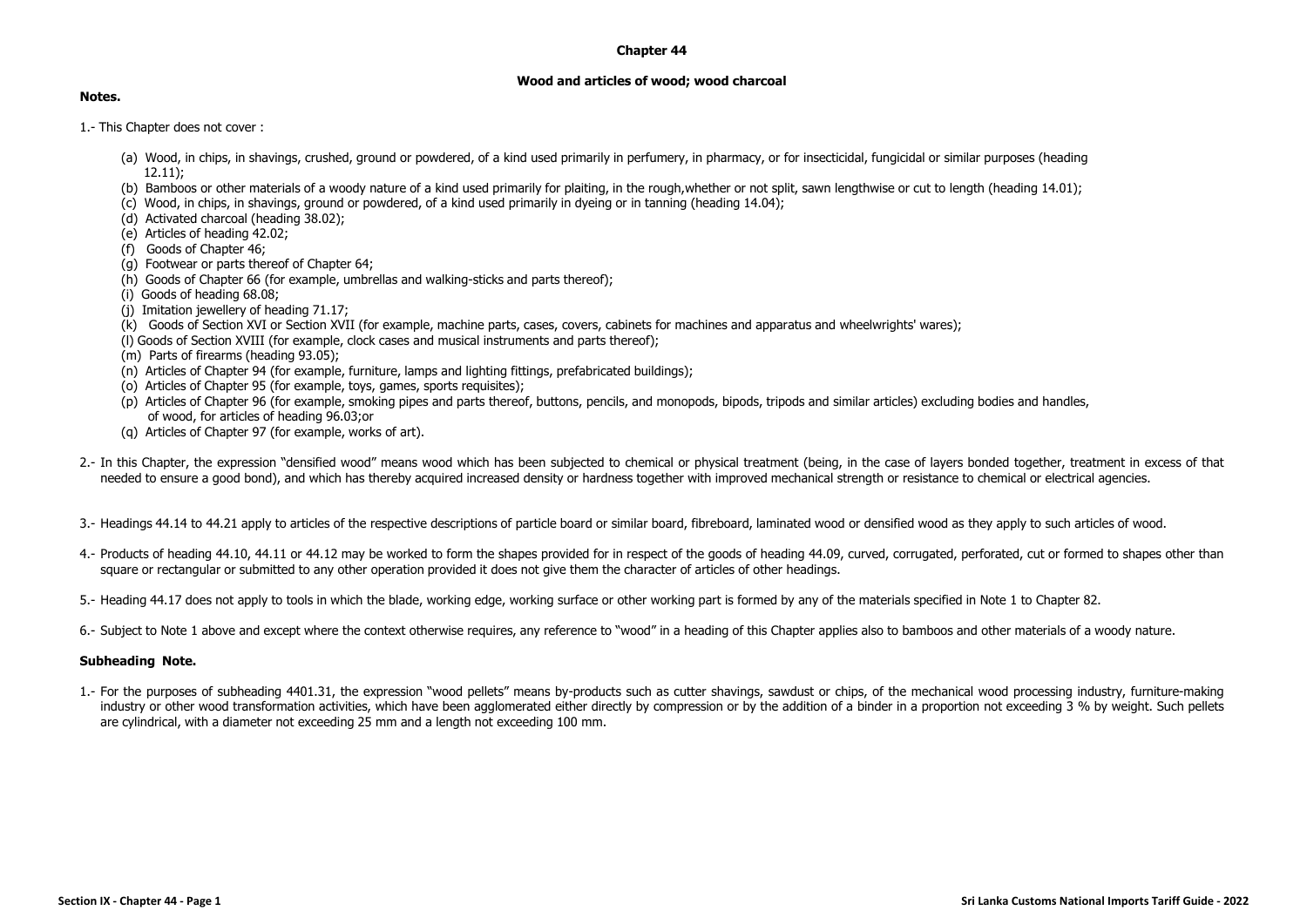|               | <b>HS Code</b>           |                                                                                                                                                                                                                                   | <b>Unit</b>    | ICL/        |           |    |           |           |      | <b>Preferential Duty</b> |           |           |           |           | Gen         | <b>VAT</b> |            | <b>Cess</b> | <b>Excise</b> | S<br>$\mathbf c$ |
|---------------|--------------------------|-----------------------------------------------------------------------------------------------------------------------------------------------------------------------------------------------------------------------------------|----------------|-------------|-----------|----|-----------|-----------|------|--------------------------|-----------|-----------|-----------|-----------|-------------|------------|------------|-------------|---------------|------------------|
| <b>HS Hdg</b> |                          | <b>Description</b>                                                                                                                                                                                                                |                | <b>SLSI</b> | <b>AP</b> | AD | <b>BN</b> | <b>GT</b> | IN.  | <b>PK</b>                | <b>SA</b> | <b>SF</b> | <b>SD</b> | <b>SG</b> | <b>Duty</b> |            | <b>PAL</b> |             | (S.P.D)       | L                |
| 44.01         |                          | Fuel wood, in logs, in billets, in twigs,<br>in faggots or in similar forms; wood in<br>chips or particles; sawdust and wood<br>waste and scrap, whether or not<br>agglomerated in logs, briquettes,<br>pellets or similar forms. |                |             |           |    |           |           |      |                          |           |           |           |           |             |            |            |             |               |                  |
|               |                          |                                                                                                                                                                                                                                   |                |             |           |    |           |           |      |                          |           |           |           |           |             |            |            |             |               |                  |
|               |                          | Fuel wood, in logs, in billets, in twigs, in<br>faggots or in similar forms :                                                                                                                                                     |                |             |           |    |           |           |      |                          |           |           |           |           |             |            |            |             |               |                  |
|               | 4401.11.00               | Coniferous                                                                                                                                                                                                                        | kg             |             |           |    |           |           | Free | Free                     |           | 5%        | 4.5%      |           | 10%         | 8%         | Ex         |             |               |                  |
|               | 4401.12.00               | Non-coniferous                                                                                                                                                                                                                    | kg             |             |           |    |           |           | Free | Free                     |           | 5%        | 4.5%      |           | 10%         | 8%         | Ex         |             |               |                  |
|               |                          | Wood in chips or particles :                                                                                                                                                                                                      |                |             |           |    |           |           |      |                          |           |           |           |           |             |            |            |             |               |                  |
|               | 4401.21.00               | Coniferous                                                                                                                                                                                                                        | kg             |             |           |    |           |           | Free | Free                     |           | 5%        | 4.5%      |           | 10%         | 8%         | Ex         |             |               |                  |
|               | 4401.22.00               | Non-coniferous                                                                                                                                                                                                                    | kg             |             |           |    |           |           | Free | Free                     |           | 5%        | 4.5%      |           | 10%         | 8%         | Ex         |             |               |                  |
|               |                          | Sawdust and wood waste and scrap,<br>agglomerated, in logs, briquettes, pellets or<br>similar forms:                                                                                                                              |                |             |           |    |           |           |      |                          |           |           |           |           |             |            |            |             |               |                  |
|               | 4401.31.00               | Wood pellets                                                                                                                                                                                                                      | kg             |             |           |    |           |           | Free | Free                     |           | 5%        | 4.5%      |           | 10%         | 8%         | Ex         |             |               |                  |
|               | 4401.39.00               | Other                                                                                                                                                                                                                             | kg             |             |           |    |           |           | Free | Free                     |           | 5%        | 4.5%      |           | 10%         | 8%         | Ex         |             |               |                  |
|               | 4401.40.00               | Sawdust and wood waste and scrap, not<br>agglomerated                                                                                                                                                                             | kg             |             |           |    |           |           | Free | Free                     |           | 5%        | 4.5%      |           | 10%         | 8%         | 10.0%      |             |               |                  |
| 44.02         |                          | Wood charcoal (including shell or nut<br>charcoal), whether or not<br>agglomerated.                                                                                                                                               |                |             |           |    |           |           |      |                          |           |           |           |           |             |            |            |             |               |                  |
|               |                          |                                                                                                                                                                                                                                   |                |             |           |    |           |           |      |                          |           |           |           |           |             |            |            |             |               |                  |
|               | 4402.10.00               | Of bamboo                                                                                                                                                                                                                         | ka             |             |           |    |           |           | Free | Free                     |           | 5%        | 4.5%      |           | 10%         | 8%         | Ex         |             |               |                  |
|               | 4402.90                  | Other:                                                                                                                                                                                                                            |                |             |           |    |           |           |      |                          |           |           |           |           |             |            |            |             |               |                  |
|               | 4402.90.10               | Coconut shell charcoal                                                                                                                                                                                                            | kg             |             |           |    |           |           | Free | Free                     |           | 5%        | 4.5%      |           | 10%         | 8%         | Ex         |             |               |                  |
|               | 4402.90.90               | Other                                                                                                                                                                                                                             | kg             |             |           |    |           |           | Free | Free                     |           | 5%        | 4.5%      |           | 10%         | 8%         | Ex         |             |               |                  |
| 44.03         |                          | Wood in the rough, whether or not<br>stripped of bark or sapwood, or roughly<br>squared $(+)$ .                                                                                                                                   |                |             |           |    |           |           |      |                          |           |           |           |           |             |            |            |             |               |                  |
|               |                          | Treated with paint, stains, creosote or other                                                                                                                                                                                     |                |             |           |    |           |           |      |                          |           |           |           |           |             |            |            |             |               |                  |
|               |                          | preservatives :                                                                                                                                                                                                                   |                |             |           |    |           |           |      |                          |           |           |           |           |             |            |            |             |               |                  |
|               | 4403.11.00 -- Coniferous |                                                                                                                                                                                                                                   | m <sup>3</sup> |             |           |    |           |           | Free | Free                     |           | Free      | Free      | Free      | Free        | Ex         | 7.5%       |             |               |                  |
|               | 4403.12.00               | Non-coniferous                                                                                                                                                                                                                    | m <sup>3</sup> |             |           |    |           |           |      | Free Free                |           | Free      | Free      | Free      | Free        | Ex         | 7.5%       |             |               |                  |
|               |                          | Other, coniferous :                                                                                                                                                                                                               |                |             |           |    |           |           |      |                          |           |           |           |           |             |            |            |             |               |                  |
|               | 4403.21.00               | Of pine (Pinus spp.), of which any cross-<br>sectional dimension is 15 cm or more                                                                                                                                                 | m <sup>3</sup> |             |           |    |           |           |      | Free Free                |           | Free      | Free      | Free      | Free        | Ex         | 7.5%       |             |               |                  |
|               | 4403.22.00               | Of pine (Pinus spp.), other                                                                                                                                                                                                       | m <sup>3</sup> |             |           |    |           |           | Free | Free                     |           | Free      | Free      | Free      | Free        | Ex         | 7.5%       |             |               |                  |
|               | 4403.23.00               | Of fir (Abies spp.) and spruce (Picea spp.),<br>of which any cross-sectional dimension is 15<br>cm or more                                                                                                                        | m <sup>3</sup> |             |           |    |           |           |      | Free Free                |           | Free      | Free      | Free      | Free        | Ex         | 7.5%       |             |               |                  |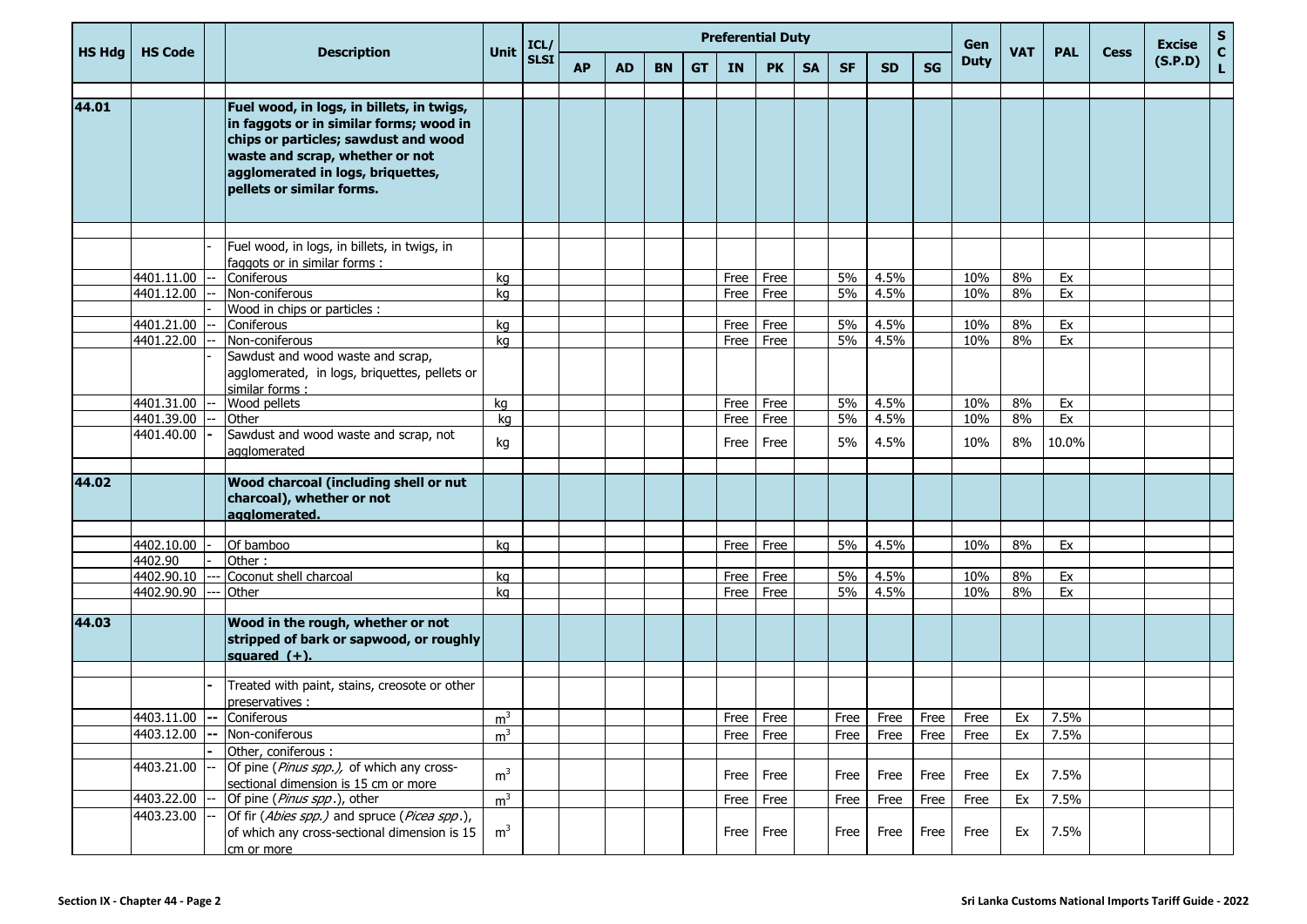|               |                |                                                                                                                                                                                                                                                                                                      |                | ICL/        |           |           |           |           |           | <b>Preferential Duty</b> |           | Gen       |      |           |             | <b>Excise</b> | $\frac{{\sf s}}{{\sf c}}$ |             |         |   |
|---------------|----------------|------------------------------------------------------------------------------------------------------------------------------------------------------------------------------------------------------------------------------------------------------------------------------------------------------|----------------|-------------|-----------|-----------|-----------|-----------|-----------|--------------------------|-----------|-----------|------|-----------|-------------|---------------|---------------------------|-------------|---------|---|
| <b>HS Hdg</b> | <b>HS Code</b> | <b>Description</b>                                                                                                                                                                                                                                                                                   | <b>Unit</b>    | <b>SLSI</b> | <b>AP</b> | <b>AD</b> | <b>BN</b> | <b>GT</b> | <b>IN</b> | <b>PK</b>                | <b>SA</b> | <b>SF</b> | SD.  | <b>SG</b> | <b>Duty</b> | <b>VAT</b>    | <b>PAL</b>                | <b>Cess</b> | (S.P.D) | L |
|               |                |                                                                                                                                                                                                                                                                                                      |                |             |           |           |           |           |           |                          |           |           |      |           |             |               |                           |             |         |   |
|               | 4403.24.00     | Of fir (Abies spp.) and spruce (Picea spp.),<br>other                                                                                                                                                                                                                                                | m <sup>3</sup> |             |           |           |           |           | Free      | Free                     |           | Free      | Free | Free      | Free        | Ex            | 7.5%                      |             |         |   |
|               | 4403.25.00     | Other, of which any cross-sectional<br>dimension is 15 cm or more                                                                                                                                                                                                                                    | m <sup>3</sup> |             |           |           |           |           | Free      | Free                     |           | Free      | Free | Free      | Free        | Ex            | 7.5%                      |             |         |   |
|               | 4403.26.00     | Other                                                                                                                                                                                                                                                                                                | m <sup>3</sup> |             |           |           |           |           | Free      | Free                     |           | Free      | Free | Free      | Free        | Ex            | 7.5%                      |             |         |   |
|               |                | Other, of tropical wood:                                                                                                                                                                                                                                                                             |                |             |           |           |           |           |           |                          |           |           |      |           |             |               |                           |             |         |   |
|               | 4403.41.00     | Dark Red Meranti, Light Red Meranti and<br>Meranti Bakau                                                                                                                                                                                                                                             | m <sup>3</sup> |             |           |           |           |           | Free      | Free                     |           | Free      | Free | Free      | Free        | Ex            | 7.5%                      |             |         |   |
|               | 4403.49.00     | Other                                                                                                                                                                                                                                                                                                | m <sup>3</sup> |             |           |           |           |           | Free      | Free                     |           | Free      | Free | Free      | Free        | Ex            | 7.5%                      |             |         |   |
|               |                | Other:                                                                                                                                                                                                                                                                                               |                |             |           |           |           |           |           |                          |           |           |      |           |             |               |                           |             |         |   |
|               | 4403.91.00     | Of oak (Quercus spp.)                                                                                                                                                                                                                                                                                | m <sup>3</sup> |             |           |           |           |           | Free      | Free                     |           | Free      | Free | Free      | Free        | Ex            | 7.5%                      |             |         |   |
|               | 4403.93.00     | Of beech (Fagus spp.), of which any cross-<br>sectional dimension is 15 cm or more                                                                                                                                                                                                                   | m <sup>3</sup> |             |           |           |           |           | Free      | Free                     |           | Free      | Free | Free      | Free        | Ex            | 7.5%                      |             |         |   |
|               | 4403.94.00     | Of beech (Fagus spp.), other                                                                                                                                                                                                                                                                         | m <sup>3</sup> |             |           |           |           |           | Free      | Free                     |           | Free      | Free | Free      | Free        | Ex            | 7.5%                      |             |         |   |
|               | 4403.95.00     | Of birch (Betula spp.), of which any cross-<br>sectional dimension is 15 cm or more                                                                                                                                                                                                                  | m <sup>3</sup> |             |           |           |           |           | Free      | Free                     |           | Free      | Free | Free      | Free        | Ex            | 7.5%                      |             |         |   |
|               |                |                                                                                                                                                                                                                                                                                                      |                |             |           |           |           |           |           |                          |           |           |      |           |             |               |                           |             |         |   |
|               | 4403.96.00     | Of birch (Betula spp.), other                                                                                                                                                                                                                                                                        | m <sup>3</sup> |             |           |           |           |           | Free      | Free                     |           | Free      | Free | Free      | Free        | Ex            | 7.5%                      |             |         |   |
|               | 4403.97.00     | Of poplar and aspen (Populus spp.)                                                                                                                                                                                                                                                                   | m <sup>3</sup> |             |           |           |           |           | Free      | Free                     |           | Free      | Free | Free      | Free        | Ex            | 7.5%                      |             |         |   |
|               | 4403.98.00     | Of eucalyptus (Eucalyptus spp.)                                                                                                                                                                                                                                                                      | m <sup>3</sup> |             |           |           |           |           | Free      | Free                     |           | Free      | Free | Free      | Free        | Ex            | 7.5%                      |             |         |   |
|               | 4403.99.00     | Other                                                                                                                                                                                                                                                                                                | m <sup>3</sup> |             |           |           |           |           | Free      | Free                     |           | Free      | Free | Free      | Free        | Ex            | 7.5%                      |             |         |   |
| 44.04         |                | Hoopwood; split poles; piles, pickets<br>and stakes of wood, pointed but not<br>sawn lengthwise; wooden sticks,<br>roughly trimmed but not turned, bent<br>or otherwise worked, suitable for the<br>manufacture of walking-sticks,<br>umbrellas, tool handles or the like;<br>chipwood and the like. |                |             |           |           |           |           |           |                          |           |           |      |           |             |               |                           |             |         |   |
|               | 4404.10.00     | Coniferous                                                                                                                                                                                                                                                                                           | kq             |             |           |           |           |           | Free      | Free                     |           | Free      | Free | Free      | Free        | 8%            | Ex                        |             |         |   |
|               | 4404.20.00     | Non-coniferous                                                                                                                                                                                                                                                                                       | kg             |             |           |           |           |           | Free      | Free                     |           | Free      | Free | Free      | Free        | 8%            | Ex                        |             |         |   |
|               |                |                                                                                                                                                                                                                                                                                                      |                |             |           |           |           |           |           |                          |           |           |      |           |             |               |                           |             |         |   |
| 44.05         | 4405.00.00     | <b>Wood wool; wood flour.</b>                                                                                                                                                                                                                                                                        | kg             |             |           |           |           |           | Free      | Free                     |           | Free      | Free | Free      | Free        | 8%            | 10.0%                     |             |         |   |
| 44.06         |                | Railway or tramway sleepers (cross-<br>ties) of wood.                                                                                                                                                                                                                                                |                |             |           |           |           |           |           |                          |           |           |      |           |             |               |                           |             |         |   |
|               |                |                                                                                                                                                                                                                                                                                                      |                |             |           |           |           |           |           |                          |           |           |      |           |             |               |                           |             |         |   |
|               |                | Not impregnated :                                                                                                                                                                                                                                                                                    |                |             |           |           |           |           |           |                          |           |           |      |           |             |               |                           |             |         |   |
|               | 4406.11.00     | Coniferous                                                                                                                                                                                                                                                                                           | m <sup>3</sup> |             |           |           |           |           | Free      | Free                     |           | Free      | Free | Free      | Free        | 8%            | Ex                        |             |         |   |
|               | 4406.12.00     | Non-coniferous                                                                                                                                                                                                                                                                                       | m <sup>3</sup> |             |           |           |           |           |           | Free Free                |           | Free      | Free | Free      | Free        | 8%            | Ex                        |             |         |   |
|               |                | Other:                                                                                                                                                                                                                                                                                               |                |             |           |           |           |           |           |                          |           |           |      |           |             |               |                           |             |         |   |
|               | 4406.91.00     | Coniferous                                                                                                                                                                                                                                                                                           | m <sup>3</sup> |             |           |           |           |           |           | Free Free                |           | Free      | Free | Free      | Free        | 8%            | 10.0%                     |             |         |   |
|               | 4406.92.00     | Non-coniferous                                                                                                                                                                                                                                                                                       | m <sup>3</sup> |             |           |           |           |           |           | Free Free                |           | Free      | Free | Free      | Free        | 8%            | 10.0%                     |             |         |   |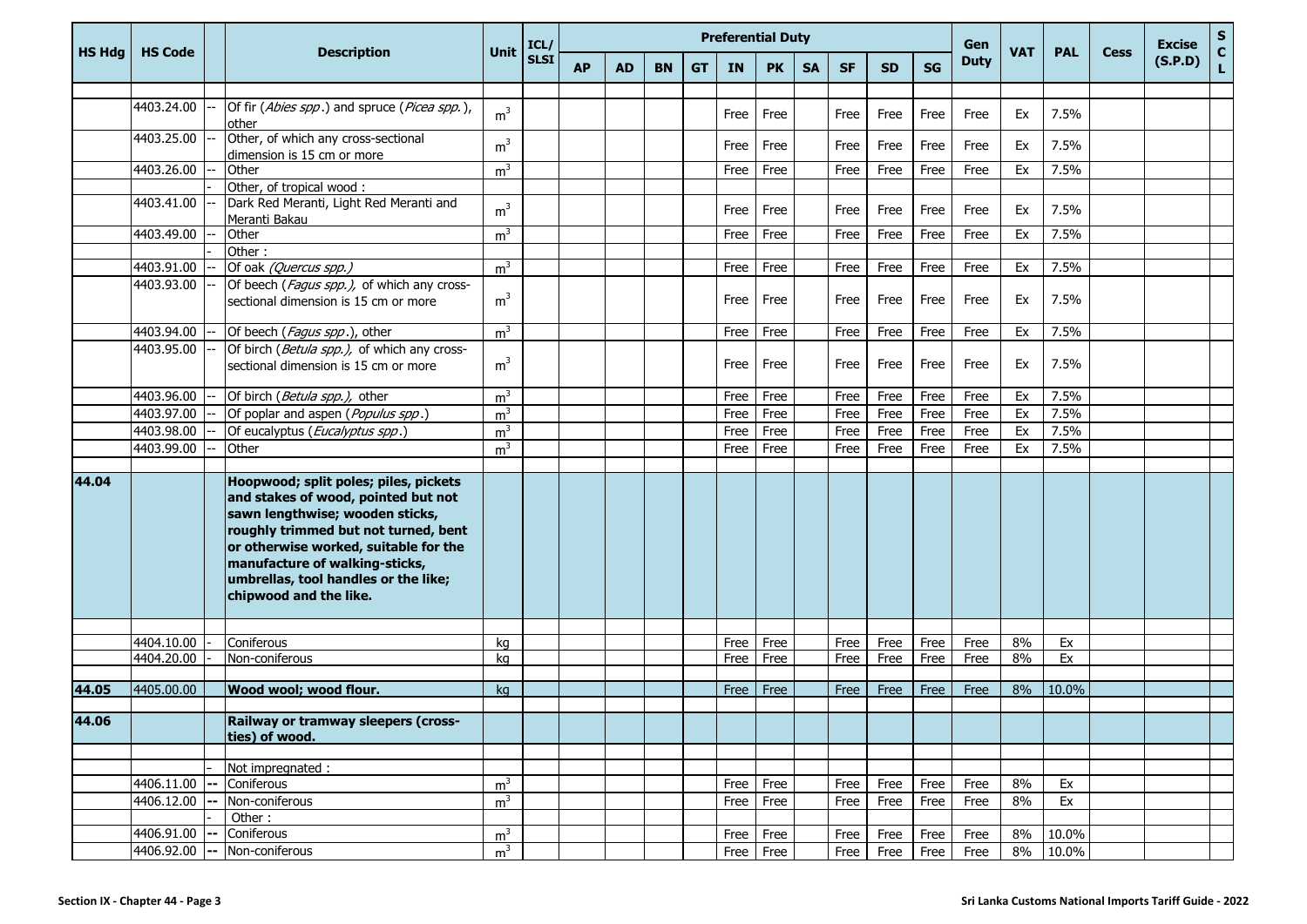|               |                |                                                                                                                                          |                | ICL/        |           |           |           |           |           | <b>Preferential Duty</b> |           |           |           | Gen       |             |            |            | <b>Excise</b> |         |             |
|---------------|----------------|------------------------------------------------------------------------------------------------------------------------------------------|----------------|-------------|-----------|-----------|-----------|-----------|-----------|--------------------------|-----------|-----------|-----------|-----------|-------------|------------|------------|---------------|---------|-------------|
| <b>HS Hdg</b> | <b>HS Code</b> | <b>Description</b>                                                                                                                       | <b>Unit</b>    | <b>SLSI</b> | <b>AP</b> | <b>AD</b> | <b>BN</b> | <b>GT</b> | <b>IN</b> | <b>PK</b>                | <b>SA</b> | <b>SF</b> | <b>SD</b> | <b>SG</b> | <b>Duty</b> | <b>VAT</b> | <b>PAL</b> | <b>Cess</b>   | (S.P.D) | S<br>C<br>L |
|               |                |                                                                                                                                          |                |             |           |           |           |           |           |                          |           |           |           |           |             |            |            |               |         |             |
| 44.07         |                | Wood sawn or chipped lengthwise,<br>sliced or peeled, whether or not<br>planed, sanded or end-jointed, of a<br>thickness exceeding 6 mm. |                |             |           |           |           |           |           |                          |           |           |           |           |             |            |            |               |         |             |
|               |                |                                                                                                                                          |                |             |           |           |           |           |           |                          |           |           |           |           |             |            |            |               |         |             |
|               |                | Coniferous:                                                                                                                              |                |             |           |           |           |           |           |                          |           |           |           |           |             |            |            |               |         |             |
|               | 4407.11.00     | Of pine (Pinus spp.)                                                                                                                     | m <sup>3</sup> |             |           |           |           |           | Free      | Free                     |           | Free      | Free      | Free      | Free        | 8%         | 10.0%      |               |         |             |
|               | 4407.12.00     | Of fir (Abies spp.) and spruce (Picea spp.)                                                                                              | m <sup>3</sup> |             |           |           |           |           | Free      | Free                     |           | Free      | Free      | Free      | Free        | 8%         | 10.0%      |               |         |             |
|               | 4407.19.00     | Other                                                                                                                                    | m <sup>3</sup> |             |           |           |           |           | Free      | Free                     |           | Free      | Free      | Free      | Free        | 8%         | 10.0%      |               |         |             |
|               |                | Of tropical wood:                                                                                                                        |                |             |           |           |           |           |           |                          |           |           |           |           |             |            |            |               |         |             |
|               | 4407.21.00     | Mahogany (Swietenia spp.)                                                                                                                | m <sup>3</sup> |             | Free      |           |           |           | Free      | Free                     |           | Free      | Free      | Free      | Free        | 8%         | 10.0%      |               |         |             |
|               | 4407.22.00     | Virola, Imbuia and Balsa                                                                                                                 | m <sup>3</sup> |             | Free      |           |           |           | Free      | Free                     |           | Free      | Free      | Free      | Free        | 8%         | 10.0%      |               |         |             |
|               | 4407.25.00     | Dark Red Meranti, Light Red Meranti and<br>Meranti Bakau                                                                                 | m <sup>3</sup> |             | Free      |           |           |           | Free      | Free                     |           | Free      | Free      | Free      | Free        | 8%         | 10.0%      |               |         |             |
|               | 4407.26.00     | White Lauan, White Meranti, White Seraya,<br>Yellow Meranti and Alan                                                                     | m <sup>3</sup> |             | Free      |           |           |           | Free      | Free                     |           | Free      | Free      | Free      | Free        | 8%         | 10.0%      |               |         |             |
|               | 4407.27.00     | Sapelli                                                                                                                                  | m <sup>3</sup> |             | Free      |           |           |           | Free      | Free                     |           | Free      | Free      | Free      | Free        | 8%         | 10.0%      |               |         |             |
|               | 4407.28.00     | Iroko                                                                                                                                    | m <sup>3</sup> |             | Free      |           |           |           | Free      | Free                     |           | Free      | Free      | Free      | Free        | 8%         | 10.0%      |               |         |             |
|               | 4407.29.00     | Other                                                                                                                                    | m <sup>3</sup> |             | Free      |           |           |           | Free      | Free                     |           | Free      | Free      | Free      | Free        | 8%         | 10.0%      |               |         |             |
|               |                | Other:                                                                                                                                   |                |             |           |           |           |           |           |                          |           |           |           |           |             |            |            |               |         |             |
|               | 4407.91.00     | Of oak (Quercus spp.)                                                                                                                    | m <sup>3</sup> |             | Free      |           |           |           | Free      | Free                     |           | Free      | Free      | Free      | Free        | 8%         | 10.0%      |               |         |             |
|               | 4407.92.00     | Of beech (Fagus spp.)                                                                                                                    | m <sup>3</sup> |             | Free      |           |           |           | Free      | Free                     |           | Free      | Free      | Free      | Free        | 8%         | 10.0%      |               |         |             |
|               | 4407.93.00     | Of maple (Acer spp.)                                                                                                                     | m <sup>3</sup> |             | Free      |           |           |           | Free      | Free                     |           | Free      | Free      | Free      | Free        | 8%         | 10.0%      |               |         |             |
|               | 4407.94.00     | Of cherry (Prunus spp.)                                                                                                                  | m <sup>3</sup> |             | Free      |           |           |           | Free      | Free                     |           | Free      | Free      | Free      | Free        | 8%         | 10.0%      |               |         |             |
|               | 4407.95.00     | Of ash (Fraxinus spp.)                                                                                                                   | m <sup>3</sup> |             | Free      |           |           |           | Free      | Free                     |           | Free      | Free      | Free      | Free        | 8%         | 10.0%      |               |         |             |
|               | 4407.96.00     | Of birch (Betula spp.)                                                                                                                   | m <sup>3</sup> |             | Free      |           |           |           | Free      | Free                     |           | Free      | Free      | Free      | Free        | 8%         | 10.0%      |               |         |             |
|               | 4407.97.00     | Of poplar and aspen (Populus spp.)                                                                                                       | m <sup>3</sup> |             | Free      |           |           |           | Free      | Free                     |           | Free      | Free      | Free      | Free        | 8%         | 10.0%      |               |         |             |
|               | 4407.99        | Other:                                                                                                                                   |                |             |           |           |           |           |           |                          |           |           |           |           |             |            |            |               |         |             |
|               | 4407.99.10     | Of rubber                                                                                                                                | m <sup>3</sup> |             | Free      |           |           |           | Free      | Free                     |           | Free      | Free      | Free      | Free        | 8%         | Ex         |               |         |             |
|               | 4407.99.20     | Of coconut                                                                                                                               | m <sup>3</sup> |             | Free      |           |           |           | Free      | Free                     |           | Free      | Free      | Free      | Free        | 8%         | 10.0%      |               |         |             |
|               | 4407.99.30     | Of ebony                                                                                                                                 | m <sup>3</sup> |             | Free      |           |           |           | Free      | Free                     |           | Free      | Free      | Free      | Free        | 8%         | 10.0%      |               |         |             |
|               | 4407.99.90     | Other                                                                                                                                    | m <sup>3</sup> |             | Free      |           |           |           | Free      | Free                     |           | Free      | Free      | Free      | Free        | 8%         | 10.0%      |               |         |             |
|               |                |                                                                                                                                          |                |             |           |           |           |           |           |                          |           |           |           |           |             |            |            |               |         |             |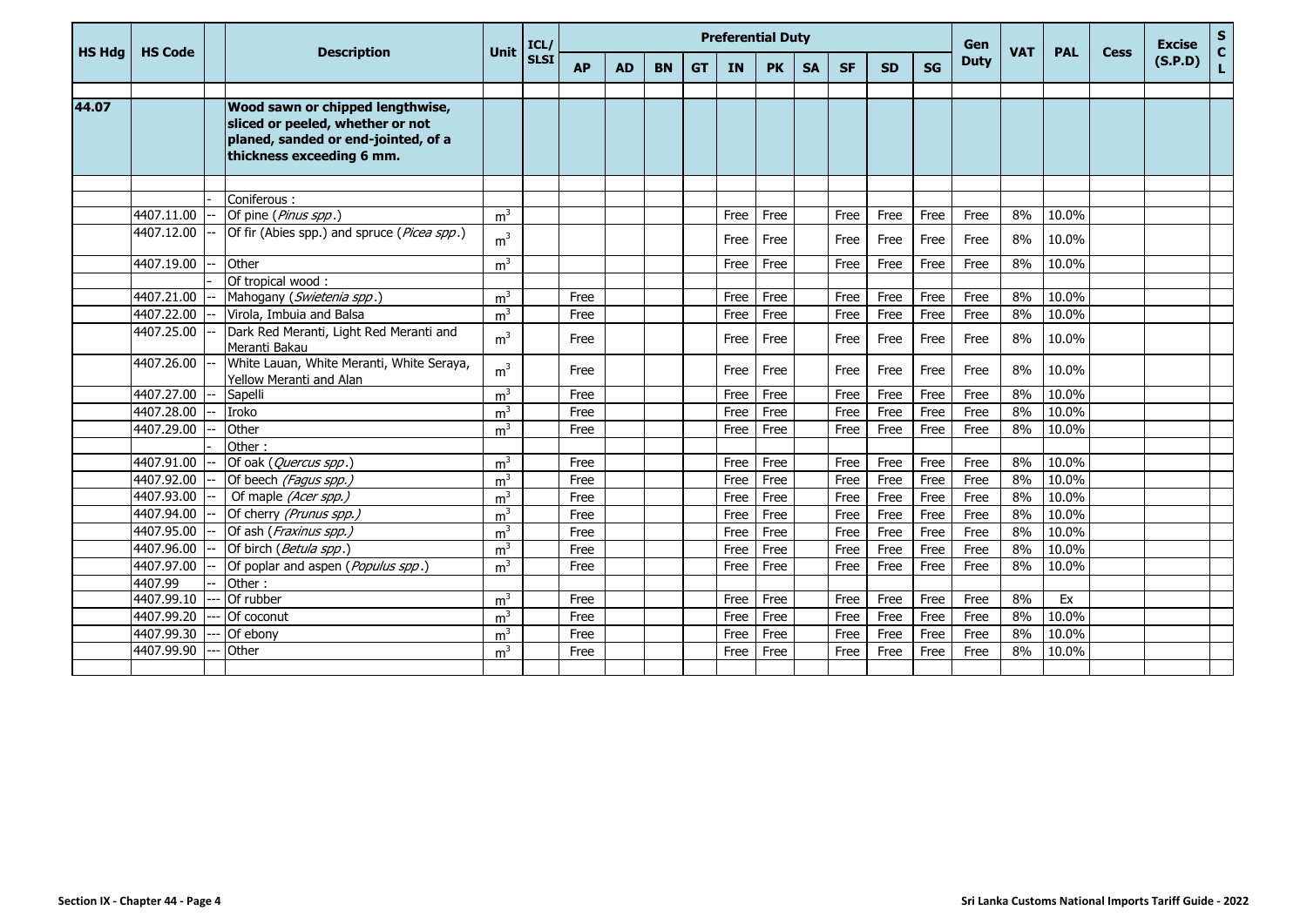|               |                |                                                                                                                                                                                                                                                                                                       |      | ICL/        |           |           |           |           |      | <b>Preferential Duty</b> |           | Gen       |           |           |                        | <b>Excise</b> | S          |             |         |        |
|---------------|----------------|-------------------------------------------------------------------------------------------------------------------------------------------------------------------------------------------------------------------------------------------------------------------------------------------------------|------|-------------|-----------|-----------|-----------|-----------|------|--------------------------|-----------|-----------|-----------|-----------|------------------------|---------------|------------|-------------|---------|--------|
| <b>HS Hdg</b> | <b>HS Code</b> | <b>Description</b>                                                                                                                                                                                                                                                                                    | Unit | <b>SLSI</b> | <b>AP</b> | <b>AD</b> | <b>BN</b> | <b>GT</b> | IN   | <b>PK</b>                | <b>SA</b> | <b>SF</b> | <b>SD</b> | <b>SG</b> | <b>Duty</b>            | <b>VAT</b>    | <b>PAL</b> | <b>Cess</b> | (S.P.D) | C<br>L |
| 44.08         |                | Sheets for veneering (including those<br>obtained by slicing laminated wood),<br>for plywood or for similar laminated<br>wood and other wood, sawn<br>lengthwise, sliced or peeled, whether<br>or not planed, sanded, spliced or end-<br>jointed, of a thickness not exceeding 6<br>mm.               |      |             |           |           |           |           |      |                          |           |           |           |           |                        |               |            |             |         |        |
|               |                |                                                                                                                                                                                                                                                                                                       |      |             |           |           |           |           |      |                          |           |           |           |           |                        |               |            |             |         |        |
|               | 4408.10.00     | Coniferous<br>Of tropical wood:                                                                                                                                                                                                                                                                       | kq   |             |           |           |           |           | Free | Free                     |           | Free      | Free      | Free      | Free                   | 8%            | 10.0%      |             |         |        |
|               | 4408.31.00     | Dark Red Meranti, Light Red Meranti and<br>Meranti Bakau                                                                                                                                                                                                                                              | kg   |             |           |           |           |           | Free | Free                     |           | Free      | Free      | Free      | Free                   | 8%            | 10.0%      |             |         |        |
|               | 4408.39.00     | Other                                                                                                                                                                                                                                                                                                 | kg   |             |           |           |           |           | Free | Free                     |           | Free      | Free      | Free      | Free                   | 8%            | 10.0%      |             |         |        |
|               | 4408.90.00     | Other                                                                                                                                                                                                                                                                                                 | kg   |             |           |           |           |           | Free | Free                     |           | Free      | Free      | Free      | Free                   | 8%            | 10.0%      |             |         |        |
| 44.09         |                | <b>Wood (including strips and friezes for</b><br>parquet flooring, not assembled)<br>continuously shaped (tongued,<br>grooved, rebated, chamfered, V-<br>jointed, beaded, moulded, rounded or<br>the like) along any of its edges, ends or<br>faces, whether or not planed, sanded<br>or end-jointed. |      |             |           |           |           |           |      |                          |           |           |           |           |                        |               |            |             |         |        |
|               | 4409.10.00     | Coniferous                                                                                                                                                                                                                                                                                            | kq   |             |           |           |           |           | Free | Free                     |           | Free      | Free      | Free      | Free                   | 8%            | 10.0%      |             |         |        |
|               |                | Non-coniferous:                                                                                                                                                                                                                                                                                       |      |             |           |           |           |           |      |                          |           |           |           |           |                        |               |            |             |         |        |
|               | 4409.21.00     | Of bamboo                                                                                                                                                                                                                                                                                             | kg   |             |           |           |           |           | Free | Free                     |           | Free      | Free      | Free      | <b>Rs.50</b><br>per Kg | 8%            | 10.0%      |             |         |        |
|               | 4409.22.00     | Of tropical wood                                                                                                                                                                                                                                                                                      | kg   |             |           |           |           |           | Free | Free                     |           | Free      | Free      | Free      | Free                   | 8%            | 10.0%      |             |         |        |
|               | 4409.29.00     | Other                                                                                                                                                                                                                                                                                                 | kg   |             |           |           |           |           | Free | Free                     |           | Free      | Free      | Free      | Free                   | 8%            | 10.0%      |             |         |        |
| 44.10         |                | Particle board, oriented strand board<br>(OSB) and similar board (for example,<br>waferboard) of wood or other<br>ligneous materials, whether or not<br>agglomerated with resins or other<br>organic binding substances.                                                                              |      |             |           |           |           |           |      |                          |           |           |           |           |                        |               |            |             |         |        |
|               |                |                                                                                                                                                                                                                                                                                                       |      |             |           |           |           |           |      |                          |           |           |           |           |                        |               |            |             |         |        |
|               | 4410.11        | Of wood:<br>Particle board:                                                                                                                                                                                                                                                                           |      |             |           |           |           |           |      |                          |           |           |           |           |                        |               |            |             |         |        |
|               | 4410.11.10     | Raw particle board, not covered or coated                                                                                                                                                                                                                                                             | kg   |             |           |           |           |           | Free | Free                     |           | Free      | Free      |           | Free                   | 8%            | 10.0%      | 15%         |         |        |
|               | 4410.11.90     | Other                                                                                                                                                                                                                                                                                                 | kg   |             |           |           |           |           | Free | Free                     |           | 4%        | 1.50%     |           | Free                   | 8%            | 10.0%      | 8%          |         |        |
|               | 4410.12.00     | Oriented strand board (OSB)                                                                                                                                                                                                                                                                           | kg   |             |           |           |           |           |      | Free Free                |           |           | 4% 1.50%  |           | Free                   | 8%            | 10.0%      | 15%         |         |        |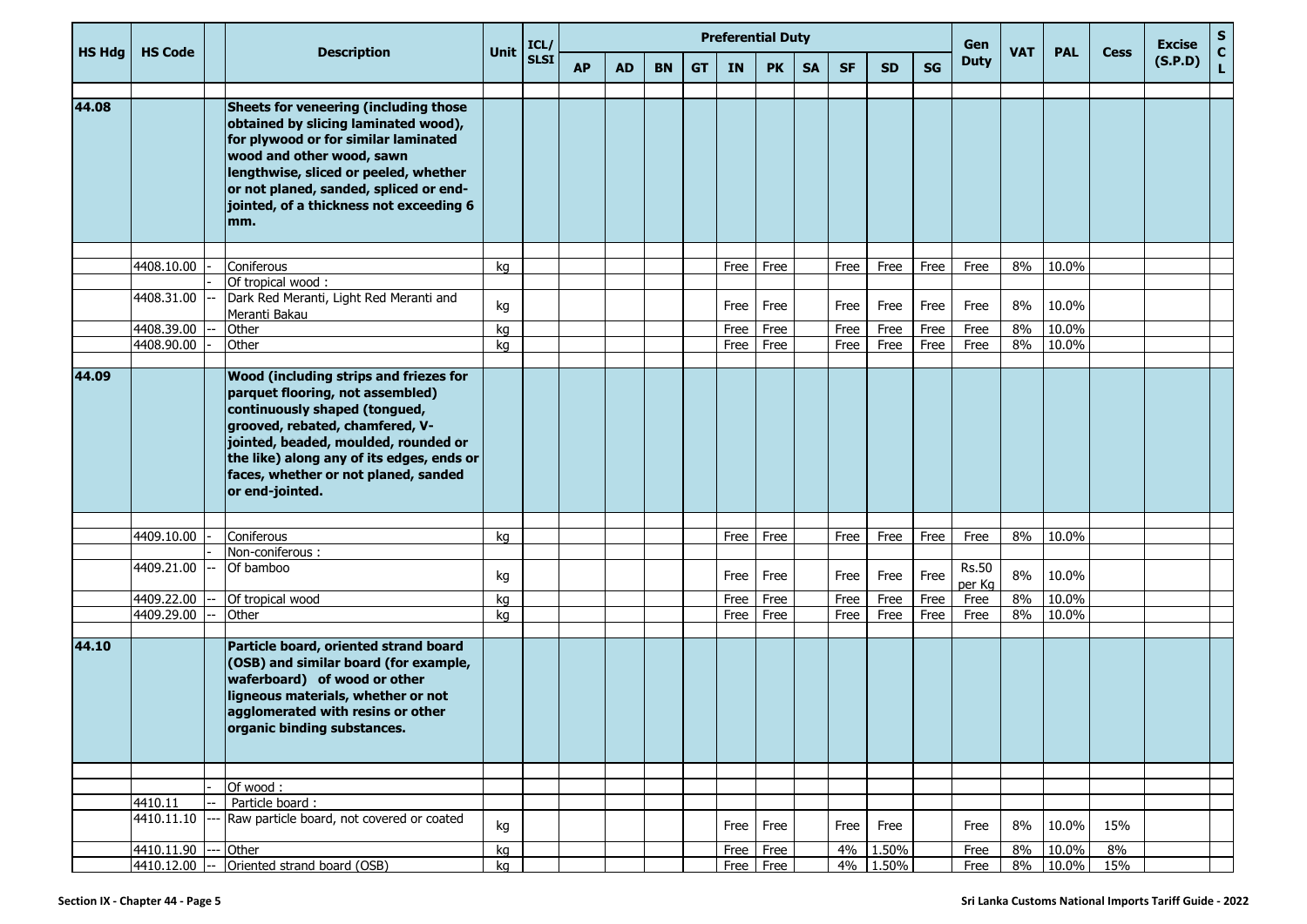|               |                |                                                                                                                               |                | ICL/        |           |           |           |           |           | <b>Preferential Duty</b> |           |           |           |           | Gen         |            |            |                                      | <b>Excise</b> |             |
|---------------|----------------|-------------------------------------------------------------------------------------------------------------------------------|----------------|-------------|-----------|-----------|-----------|-----------|-----------|--------------------------|-----------|-----------|-----------|-----------|-------------|------------|------------|--------------------------------------|---------------|-------------|
| <b>HS Hdg</b> | <b>HS Code</b> | <b>Description</b>                                                                                                            | Unit           | <b>SLSI</b> | <b>AP</b> | <b>AD</b> | <b>BN</b> | <b>GT</b> | <b>IN</b> | <b>PK</b>                | <b>SA</b> | <b>SF</b> | <b>SD</b> | <b>SG</b> | <b>Duty</b> | <b>VAT</b> | <b>PAL</b> | <b>Cess</b>                          | (S.P.D)       | S<br>C<br>L |
|               |                |                                                                                                                               |                |             |           |           |           |           |           |                          |           |           |           |           |             |            |            |                                      |               |             |
|               | 4410.19.00     | Other                                                                                                                         | kq             |             |           |           |           |           | Free      | Free                     |           | 4%        | 1.50%     |           | Free        | 8%         | 10.0%      | 15%                                  |               |             |
|               | 4410.90.00     | Other                                                                                                                         | kq             |             | Free      |           | Free      |           | Free      | Free                     |           | 4%        | 1.50%     |           | Free        | 8%         | 10.0%      | 15%                                  |               |             |
|               |                |                                                                                                                               |                |             |           |           |           |           |           |                          |           |           |           |           |             |            |            |                                      |               |             |
| 44.11         |                | Fibreboard of wood or other ligneous<br>materials, whether or not bonded with<br>resins or other organic substances.          |                |             |           |           |           |           |           |                          |           |           |           |           |             |            |            |                                      |               |             |
|               |                |                                                                                                                               |                |             |           |           |           |           |           |                          |           |           |           |           |             |            |            |                                      |               |             |
|               |                | Medium density fibreboard (MDF) :                                                                                             |                |             |           |           |           |           |           |                          |           |           |           |           |             |            |            |                                      |               |             |
|               | 4411.12        | Of a thickness not exceeding 5 mm :                                                                                           |                |             |           |           |           |           |           |                          |           |           |           |           |             |            |            |                                      |               |             |
|               | 4411.12.10     | Of a density exceeding 0.8 g/cm <sup>3</sup> , not<br>mechanically worked or surface covered                                  | kg             |             |           | Free      | Free      |           | Free      | Free                     |           | Free      | Free      | Free      | Free        | 8%         | 10.0%      |                                      |               |             |
|               | 4411.12.90     | Other                                                                                                                         | kq             |             |           |           |           |           | Free      | Free                     |           | Free      | Free      | Free      | Free        | 8%         | 10.0%      |                                      |               |             |
|               | 4411.13        | Of a thickness exceeding 5 mm but not<br>exceeding 9 mm :                                                                     |                |             |           |           |           |           |           |                          |           |           |           |           |             |            |            |                                      |               |             |
|               | 4411.13.10     | Of a density exceeding 0.8 g/cm <sup>3</sup> , not<br>mechanically worked or surface covered                                  | kg             |             |           | Free      | Free      |           | Free      | Free                     |           | Free      | Free      | Free      | Free        | 8%         | 10.0%      |                                      |               |             |
|               | 4411.13.90     | Other                                                                                                                         | kq             |             |           |           |           |           | Free      | Free                     |           | Free      | Free      | Free      | Free        | 8%         | 10.0%      |                                      |               |             |
|               | 4411.14        | Of a thickness exceeding 9 mm :                                                                                               |                |             |           |           |           |           |           |                          |           |           |           |           |             |            |            |                                      |               |             |
|               | 4411.14.10     | Of a density exceeding 0.8 g/cm <sup>3</sup> , not<br>mechanically worked or surface covered                                  | kg             |             |           | Free      | Free      |           | Free      | Free                     |           | Free      | Free      | Free      | Free        | 8%         | 10.0%      |                                      |               |             |
|               | 4411.14.90     | Other                                                                                                                         | kq             |             |           |           |           |           | Free      | Free                     |           | Free      | Free      | Free      | Free        | 8%         | 10.0%      |                                      |               |             |
|               |                | Other:                                                                                                                        |                |             |           |           |           |           |           |                          |           |           |           |           |             |            |            |                                      |               |             |
|               | 4411.92        | Of a density exceeding $0.8$ g/cm <sup>3</sup> :                                                                              |                |             |           |           |           |           |           |                          |           |           |           |           |             |            |            |                                      |               |             |
|               | 4411.92.10     | Not mechanically worked or surface covered                                                                                    | kg             |             |           | Free      | Free      |           | Free      | Free                     |           | Free      | Free      | Free      | Free        | 8%         | 10.0%      |                                      |               |             |
|               | 4411.92.90     | Other                                                                                                                         | kg             |             |           |           |           |           | Free      | Free                     |           | Free      | Free      | Free      | Free        | 8%         | 10.0%      |                                      |               |             |
|               | 4411.93.00     | Of a density exceeding 0.5 g/cm <sup>3</sup> but not<br>exceeding $0.8$ g/cm <sup>3</sup>                                     | kg             |             |           |           |           |           | Free      | Free                     |           | Free      | Free      | Free      | Free        | 8%         | 10.0%      |                                      |               |             |
|               | 4411.94.00     | Of a density not exceeding $0.5$ g/cm <sup>3</sup>                                                                            | kg             |             |           |           |           |           | Free      | Free                     |           | Free      | Free      | Free      | Free        | 8%         | 10.0%      |                                      |               |             |
|               |                |                                                                                                                               |                |             |           |           |           |           |           |                          |           |           |           |           |             |            |            |                                      |               |             |
| 44.12         |                | Plywood, veneered panels and similar<br>$l$ aminated wood $(+)$ .                                                             |                |             |           |           |           |           |           |                          |           |           |           |           |             |            |            |                                      |               |             |
|               |                |                                                                                                                               |                |             |           |           |           |           |           |                          |           |           |           |           |             |            |            |                                      |               |             |
|               | 4412.10        | Of bamboo:                                                                                                                    |                |             |           |           |           |           |           |                          |           |           |           |           |             |            |            |                                      |               |             |
|               | 4412.10.10     | Plywood panels either side not exceeding<br>600 mm in dimension consisting 6 pieces per<br>set for the assembly of tea chests | m <sup>3</sup> |             |           |           |           |           | Free      | Free                     |           | Free      | Free      | Free      | Free        | 8%         | 10.0%      |                                      |               |             |
|               | 4412.10.90     | - IOther                                                                                                                      | m <sup>3</sup> |             |           |           |           |           |           | Free   Free              |           | $5\%$     | 4.5%      |           | 10%         |            | 8%   10.0% |                                      |               |             |
|               |                | Other plywood, consisting solely of sheets of<br>wood (other than bamboo), each ply not<br>exceeding 6 mm thickness :         |                |             |           |           |           |           |           |                          |           |           |           |           |             |            |            |                                      |               |             |
|               | 4412.31        | With at least one outer ply of tropical wood :                                                                                |                |             |           |           |           |           |           |                          |           |           |           |           |             |            |            |                                      |               |             |
|               | 4412.31.10     | Of a thickness exceeding 3mm                                                                                                  | m <sup>3</sup> |             |           |           |           |           | Free      | Free                     |           | 5%        | 4.5%      |           | 15%         | 8%         |            | 15% or<br>$10.0\%$ Rs.15/=<br>per ka |               |             |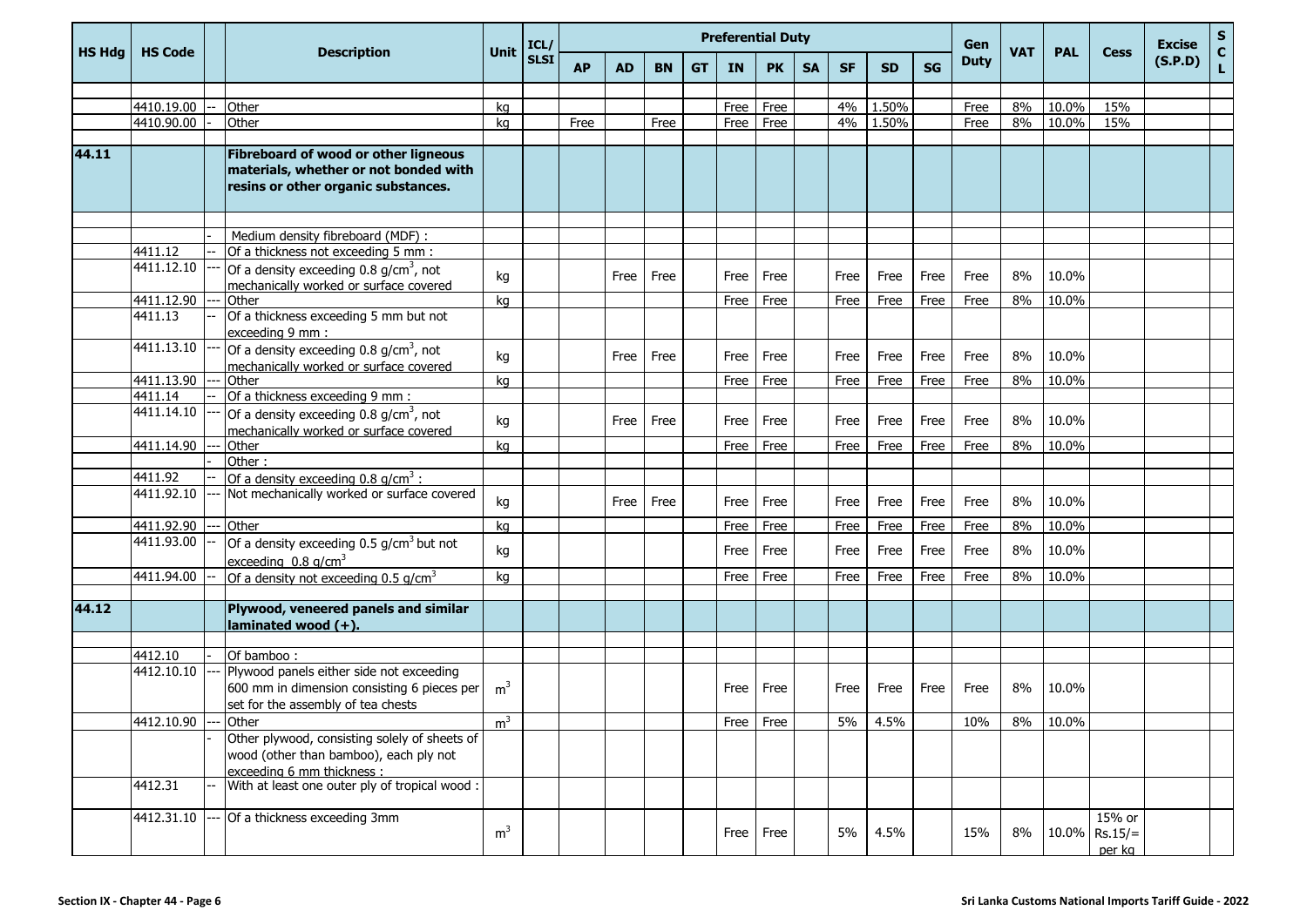|               |                |                                                                                                                                                                                                                                                                                                                                                                                                                                                                                                                                                         |                | ICL/        |           |           |           |           |           | <b>Preferential Duty</b> |           | Gen       |           |           |             | <b>Excise</b> | S          |                                        |         |             |
|---------------|----------------|---------------------------------------------------------------------------------------------------------------------------------------------------------------------------------------------------------------------------------------------------------------------------------------------------------------------------------------------------------------------------------------------------------------------------------------------------------------------------------------------------------------------------------------------------------|----------------|-------------|-----------|-----------|-----------|-----------|-----------|--------------------------|-----------|-----------|-----------|-----------|-------------|---------------|------------|----------------------------------------|---------|-------------|
| <b>HS Hdg</b> | <b>HS Code</b> | <b>Description</b>                                                                                                                                                                                                                                                                                                                                                                                                                                                                                                                                      | <b>Unit</b>    | <b>SLSI</b> | <b>AP</b> | <b>AD</b> | <b>BN</b> | <b>GT</b> | <b>IN</b> | <b>PK</b>                | <b>SA</b> | <b>SF</b> | <b>SD</b> | <b>SG</b> | <b>Duty</b> | <b>VAT</b>    | <b>PAL</b> | <b>Cess</b>                            | (S.P.D) | $\mathbf c$ |
|               |                |                                                                                                                                                                                                                                                                                                                                                                                                                                                                                                                                                         |                |             |           |           |           |           |           |                          |           |           |           |           |             |               |            |                                        |         |             |
|               | 4412.31.90     | Other                                                                                                                                                                                                                                                                                                                                                                                                                                                                                                                                                   | m <sup>3</sup> |             |           |           |           |           | Free      | Free                     |           | 5%        | 4.5%      |           | 15%         | 8%            | 10.0%      |                                        |         |             |
|               | 4412.33        | Other, with at least one outer ply of non-<br>coniferous wood of the species alder<br>(Alnus spp.), ash (Fraxinus spp.), beech<br>(Fagus spp.), birch (Betula spp.), cherry<br>(Prunus spp.), chestnut (Castanea spp.),<br>elm (Ulmus spp.), eucalyptus (Eucalyptus<br>spp.), hickory (Carya spp.), horse chesnut<br>(Aesculus spp.), lime (Tilia spp.), maple<br>(Acer spp.), oak (Quercus spp.), plane tree<br>(Platanus spp.), poplar and aspen (Populus<br>spp.), robinia (Robinia spp.), tulipwood<br>(Liriodendron spp.) or walnut (Juglans spp.) |                |             |           |           |           |           |           |                          |           |           |           |           |             |               |            |                                        |         |             |
|               | 4412.33.10     | Of a thickness exceeding 3 mm                                                                                                                                                                                                                                                                                                                                                                                                                                                                                                                           | m <sup>3</sup> |             |           |           |           |           | Free      | Free                     |           | 5%        | 4.5%      |           | 15%         | 8%            |            | $15%$ or<br>$10.0\%$ Rs.15/=<br>per kg |         |             |
|               | 4412.33.90     | Other                                                                                                                                                                                                                                                                                                                                                                                                                                                                                                                                                   | m <sup>3</sup> |             |           |           |           |           | Free      | Free                     |           | 5%        | 4.5%      |           | 15%         | 8%            | 10.0%      |                                        |         |             |
|               | 4412.34        | Other, with at least one outer ply of non-<br>coniferous wood not specified under<br>subheading 4412.33 :                                                                                                                                                                                                                                                                                                                                                                                                                                               |                |             |           |           |           |           |           |                          |           |           |           |           |             |               |            |                                        |         |             |
|               | 4412.34.10     | Of a thickness exceeding 3 mm                                                                                                                                                                                                                                                                                                                                                                                                                                                                                                                           | m <sup>3</sup> |             |           |           |           |           | Free      | Free                     |           | 5%        | 4.5%      |           | 15%         | 8%            |            | 15% or<br>$10.0\%$ Rs.15/=<br>per kg   |         |             |
|               | 4412.34.90     | Other                                                                                                                                                                                                                                                                                                                                                                                                                                                                                                                                                   | m <sup>3</sup> |             |           |           |           |           | Free      | Free                     |           | 5%        | 4.5%      |           | 15%         | 8%            | 10.0%      |                                        |         |             |
|               | 4412.39        | Other, with both outer plies of coniferous<br>wood:                                                                                                                                                                                                                                                                                                                                                                                                                                                                                                     |                |             |           |           |           |           |           |                          |           |           |           |           |             |               |            |                                        |         |             |
|               | 4412.39.10     | Plywood panels either side not exceeding<br>600 mm in dimension consisting 6 pieces per<br>set for the assembly of tea chests                                                                                                                                                                                                                                                                                                                                                                                                                           | m <sup>3</sup> |             |           |           |           |           | Free      | Free                     |           | Free      | Free      | Free      | Free        | 8%            | Ex         |                                        |         |             |
|               | 4412.39.91     | Other:<br>Of a thickness exceeding 3mm                                                                                                                                                                                                                                                                                                                                                                                                                                                                                                                  |                |             |           |           |           |           |           |                          |           |           |           |           |             |               |            | 15% or                                 |         |             |
|               |                |                                                                                                                                                                                                                                                                                                                                                                                                                                                                                                                                                         | m <sup>3</sup> |             |           |           |           |           | Free      | Free                     |           | 5%        | 4.5%      |           | 15%         | 8%            |            | $10.0\%$ Rs.15/=<br>per ka             |         |             |
|               | 4412.39.99     | Other                                                                                                                                                                                                                                                                                                                                                                                                                                                                                                                                                   | m <sup>3</sup> |             |           |           |           |           | Free      | Free                     |           | 5%        | 4.5%      |           | 15%         | 8%            | 10.0%      |                                        |         |             |
|               |                | Other:                                                                                                                                                                                                                                                                                                                                                                                                                                                                                                                                                  |                |             |           |           |           |           |           |                          |           |           |           |           |             |               |            |                                        |         |             |
|               | 4412.94.00     | Blockboard, laminboard and battenboard                                                                                                                                                                                                                                                                                                                                                                                                                                                                                                                  | kg             |             |           |           |           |           | Free      | Free                     |           | 5%        | 4.5%      |           | 15%         | 8%            | 10.0%      |                                        |         |             |
|               | 4412.99.00     | Other                                                                                                                                                                                                                                                                                                                                                                                                                                                                                                                                                   | ka             |             |           |           |           |           | Free      | Free                     |           | 5%        | 4.5%      |           | 15%         | 8%            | 10.0%      |                                        |         |             |
| 44.13         |                | Densified wood, in blocks, plates, strips<br>or profile shapes.                                                                                                                                                                                                                                                                                                                                                                                                                                                                                         |                |             |           |           |           |           |           |                          |           |           |           |           |             |               |            |                                        |         |             |
|               | 4413.00.10     | Of rubber wood                                                                                                                                                                                                                                                                                                                                                                                                                                                                                                                                          | kq             |             |           |           |           |           | Free      | Free                     |           | 5%        | 4.5%      |           | 15%         | 8%            | Ex         |                                        |         |             |
|               | 4413.00.90     | Other                                                                                                                                                                                                                                                                                                                                                                                                                                                                                                                                                   | kq             |             |           |           |           |           | Free      | Free                     |           | 5%        | 4.5%      |           | 15%         | 8%            | 10.0%      |                                        |         |             |
|               |                |                                                                                                                                                                                                                                                                                                                                                                                                                                                                                                                                                         |                |             |           |           |           |           |           |                          |           |           |           |           |             |               |            |                                        |         |             |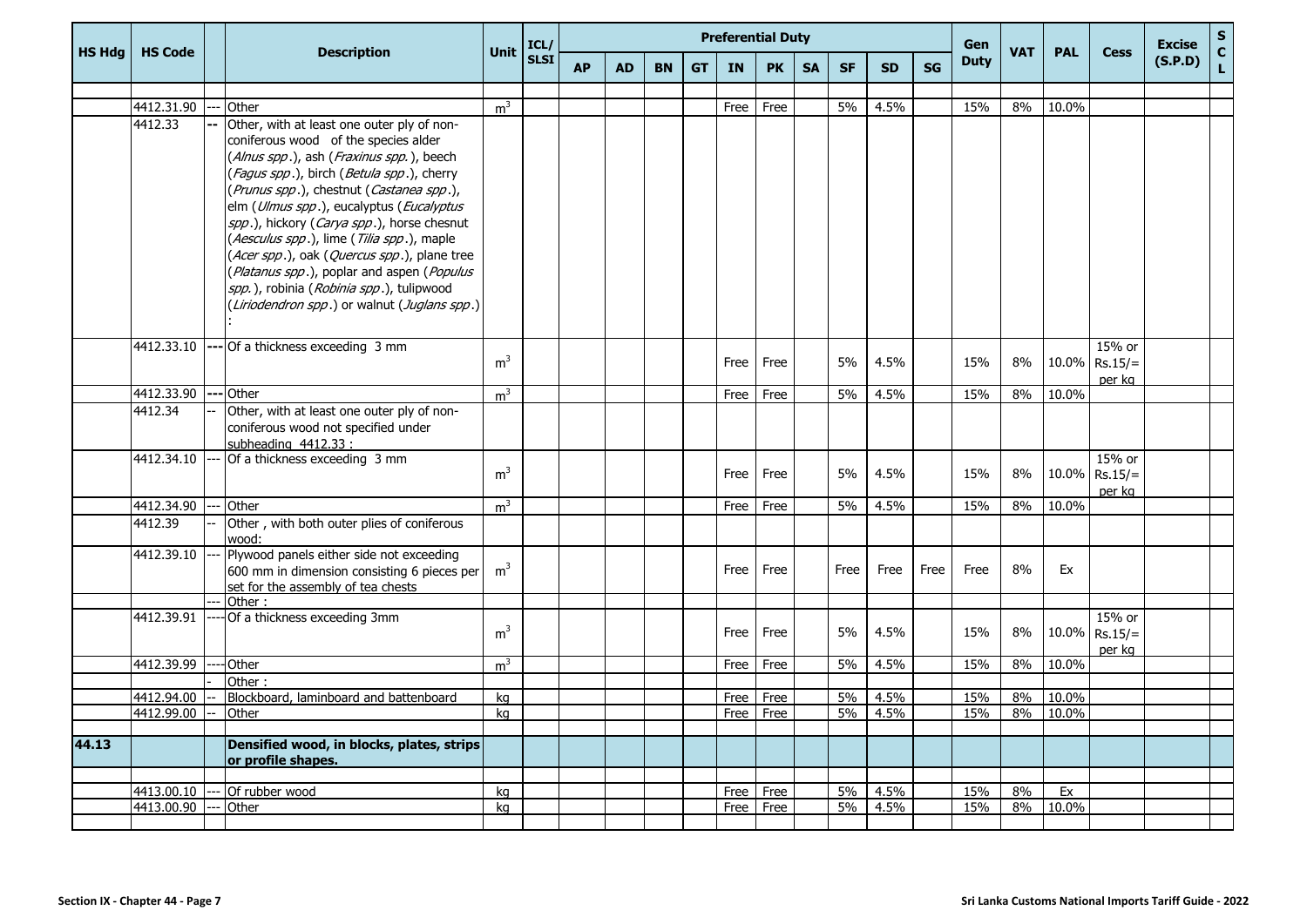|               |                          |                                                                                                                                                                                   |              | ICL/        |           |           |           |           |              | <b>Preferential Duty</b> |           |           |            |           | Gen         |            |                |                                      | <b>Excise</b> | $S_{C}$      |
|---------------|--------------------------|-----------------------------------------------------------------------------------------------------------------------------------------------------------------------------------|--------------|-------------|-----------|-----------|-----------|-----------|--------------|--------------------------|-----------|-----------|------------|-----------|-------------|------------|----------------|--------------------------------------|---------------|--------------|
| <b>HS Hdg</b> | <b>HS Code</b>           | <b>Description</b>                                                                                                                                                                | <b>Unit</b>  | <b>SLSI</b> | <b>AP</b> | <b>AD</b> | <b>BN</b> | <b>GT</b> | <b>IN</b>    | <b>PK</b>                | <b>SA</b> | <b>SF</b> | <b>SD</b>  | <b>SG</b> | <b>Duty</b> | <b>VAT</b> | <b>PAL</b>     | <b>Cess</b>                          | (S.P.D)       | $\mathbf{L}$ |
| 44.14         | 4414.00.00               | <b>Wooden frames for paintings,</b><br>photographs, mirrors or similar<br>objects.                                                                                                | kg           |             | 13.5%     |           |           |           | Free         | Free                     |           | 5%        | 5%         |           | 15%         | 8%         | 10.0%          | 15%                                  |               |              |
| 44.15         |                          | Packing cases, boxes, crates, drums<br>and similar packings, of wood; cable-<br>drums of wood; pallets, box pallets and<br>other load boards, of wood; pallet<br>collars of wood. |              |             |           |           |           |           |              |                          |           |           |            |           |             |            |                |                                      |               |              |
|               | 4415.10.00               | Cases, boxes, crates, drums and similar                                                                                                                                           |              |             |           |           |           |           |              |                          |           |           |            |           |             |            |                |                                      |               |              |
|               |                          | packings; cable-drums                                                                                                                                                             | u.           |             | 13.5%     |           |           |           | Free         | Free                     |           | 5%        | 5%         |           | 15%         | 8%         | 10.0%          | 15%                                  |               |              |
|               | 4415.20.00               | Pallets, box pallets and other load boards;<br>pallet collars                                                                                                                     | $\mathbf{u}$ |             | 13.5%     |           |           |           | Free         | Free                     |           | 5%        | 5%         |           | 15%         | 8%         | 10.0%          | 15%                                  |               |              |
| 44.16         | 4416.00.00               | Casks, barrels, vats, tubs and other<br>coopers' products and parts thereof, of<br>wood, including staves.                                                                        | kg           |             |           |           |           |           | Free         | Free                     |           | 5%        | 5%         |           | 15%         | 8%         | 10.0%          | 15%                                  |               |              |
| 44.17         |                          | Tools, tool bodies, tool handles, broom<br>or brush bodies and handles, of wood;<br>boot or shoe lasts and trees, of wood :                                                       |              |             |           |           |           |           |              |                          |           |           |            |           |             |            |                |                                      |               |              |
|               |                          |                                                                                                                                                                                   |              |             |           |           |           |           |              |                          |           |           |            |           |             |            |                |                                      |               |              |
|               | 4417.00.10<br>4417.00.90 | Boot and shoe lasts<br>Other                                                                                                                                                      | ka<br>kg     |             |           |           |           |           | Free<br>Free | Free<br>Free             |           | 5%<br>5%  | 4.5%<br>5% |           | 15%<br>15%  | 8%<br>8%   | 10.0%<br>10.0% | 15%                                  |               |              |
|               |                          |                                                                                                                                                                                   |              |             |           |           |           |           |              |                          |           |           |            |           |             |            |                |                                      |               |              |
| 44.18         |                          | <b>Builders' joinery and carpentry of</b><br>wood, including cellular wood panels,<br>assembled flooring panels, shingles<br>and shakes.                                          |              |             |           |           |           |           |              |                          |           |           |            |           |             |            |                |                                      |               |              |
|               |                          |                                                                                                                                                                                   |              |             |           |           |           |           |              |                          |           |           |            |           |             |            |                |                                      |               |              |
|               | 4418.10.00               | Windows, French-windows and their frames                                                                                                                                          | kg           |             | 13.5%     |           |           |           | Free         | Free                     |           | 5%        | 5%         |           | 15%         | 8%         |                | 30% or<br>$10.0\%$ Rs.50/=<br>per kg |               |              |
|               | 4418.20.00               | Doors and their frames and thresholds                                                                                                                                             | kg           |             | 13.5%     |           |           |           | Free         | Free                     |           | 5%        | 5%         |           | 15%         | 8%         |                | 30% or<br>$10.0\%$ Rs.50/=<br>per kg |               |              |
|               | 4418.40.00 -             | Shuttering for concrete constructional work                                                                                                                                       | kg           |             |           |           |           |           |              | Free Free                |           | 5%        | 5%         |           | 15%         | 8%         | Ex             | 15%                                  |               |              |
|               | 4418.50.00               | Shingles and shakes                                                                                                                                                               | kg           |             |           |           |           |           | Free         | Free                     |           | 5%        | 5%         |           | 15%         | 8%         | Ex             | 15%                                  |               |              |
|               | 4418.60.00               | Posts and beams                                                                                                                                                                   | kg           |             |           |           |           |           | Free         | Free                     |           | 5%        | 5%         |           | 15%         | 8%         |                | 30% or<br>$10.0\%$ Rs.50/=<br>per kg |               |              |
|               |                          | Assembled flooring panels :                                                                                                                                                       |              |             |           |           |           |           |              |                          |           |           |            |           |             |            |                |                                      |               |              |
|               | 4418.73.00               | Of bamboo or with at least the top layer<br>(wear layer) of bamboo                                                                                                                | kg           |             |           |           |           |           | Free         | Free                     |           | 5%        | 5%         | Free      | Free        | 8%         | 10.0%          |                                      |               |              |
|               | 4418.74                  | -- Other, for mosaic floors :                                                                                                                                                     |              |             |           |           |           |           |              |                          |           |           |            |           |             |            |                |                                      |               |              |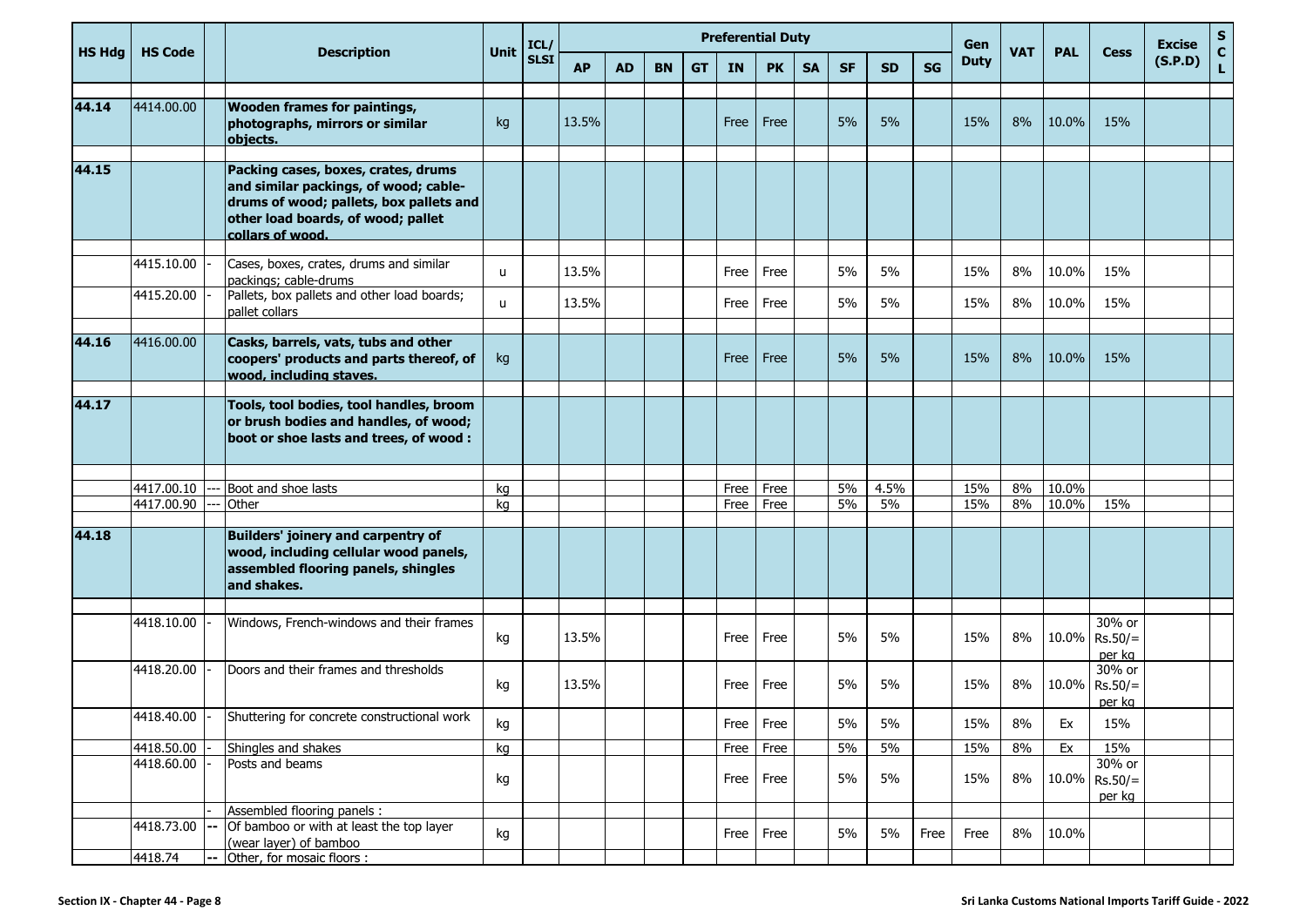|               |                |                                                                                                                                                                                                                                   |             | ICL/        |           |           |           |           |      | <b>Preferential Duty</b> |           |           |           |    | Gen         |            |            |                                      | <b>Excise</b> | S                |
|---------------|----------------|-----------------------------------------------------------------------------------------------------------------------------------------------------------------------------------------------------------------------------------|-------------|-------------|-----------|-----------|-----------|-----------|------|--------------------------|-----------|-----------|-----------|----|-------------|------------|------------|--------------------------------------|---------------|------------------|
| <b>HS Hdg</b> | <b>HS Code</b> | <b>Description</b>                                                                                                                                                                                                                | <b>Unit</b> | <b>SLSI</b> | <b>AP</b> | <b>AD</b> | <b>BN</b> | <b>GT</b> | IN   | <b>PK</b>                | <b>SA</b> | <b>SF</b> | <b>SD</b> | SG | <b>Duty</b> | <b>VAT</b> | <b>PAL</b> | <b>Cess</b>                          | (S.P.D)       | $\mathbf c$<br>L |
|               |                |                                                                                                                                                                                                                                   |             |             |           |           |           |           |      |                          |           |           |           |    |             |            |            |                                      |               |                  |
|               |                | 4418.74.10 --- Of rubber wood                                                                                                                                                                                                     | kq          |             |           |           |           |           | Free | Free                     |           | 5%        | 5%        |    | 15%         | 8%         | 10.0%      | 15%                                  |               |                  |
|               | 4418.74.90     | --- Other                                                                                                                                                                                                                         | kg          |             |           |           |           |           | Free | Free                     |           | 5%        | 5%        |    | 15%         | 8%         | 10.0%      | 15%                                  |               |                  |
|               | 4418.75        | Other, multilayer:                                                                                                                                                                                                                |             |             |           |           |           |           |      |                          |           |           |           |    |             |            |            |                                      |               |                  |
|               | 4418.75.10     | --- Of rubber wood                                                                                                                                                                                                                | kg          |             |           |           |           |           | Free | Free                     |           | 5%        | 5%        |    | 15%         | 8%         | 10.0%      | 15%                                  |               |                  |
|               | 4418.75.90     | --- Other                                                                                                                                                                                                                         | kg          |             |           |           |           |           | Free | Free                     |           | 5%        | 5%        |    | 15%         | 8%         | 10.0%      | 15%                                  |               |                  |
|               | 4418.79        | Other:                                                                                                                                                                                                                            |             |             |           |           |           |           |      |                          |           |           |           |    |             |            |            |                                      |               |                  |
|               | 4418.79.10     | Of rubber wood                                                                                                                                                                                                                    | kg          |             |           |           |           |           | Free | Free                     |           | 5%        | 5%        |    | 15%         | 8%         | 10.0%      | 15%                                  |               |                  |
|               | 4418.79.90     | Other                                                                                                                                                                                                                             | kg          |             |           |           |           |           | Free | Free                     |           | 5%        | 5%        |    | 15%         | 8%         | 10.0%      | 15%                                  |               |                  |
|               |                | Other:                                                                                                                                                                                                                            |             |             |           |           |           |           |      |                          |           |           |           |    |             |            |            |                                      |               |                  |
|               | 4418.91.00     | Of bamboo                                                                                                                                                                                                                         | kg          |             |           |           |           |           | Free | Free                     |           | 5%        | 5%        |    | Free        | 8%         |            | 15% or<br>$10.0\%$ Rs.25/=<br>per kg |               |                  |
|               | 4418.99.00     | Other                                                                                                                                                                                                                             | kg          |             |           |           |           |           | Free | Free                     |           | 5%        | 5%        |    | 15%         | 8%         |            | 30% or<br>$10.0\%$ Rs.50/=<br>per kg |               |                  |
|               |                |                                                                                                                                                                                                                                   |             |             |           |           |           |           |      |                          |           |           |           |    |             |            |            |                                      |               |                  |
| 44.19         |                | Tableware and kitchenware, of wood.                                                                                                                                                                                               |             |             |           |           |           |           |      |                          |           |           |           |    |             |            |            |                                      |               |                  |
|               |                |                                                                                                                                                                                                                                   |             |             |           |           |           |           |      |                          |           |           |           |    |             |            |            |                                      |               |                  |
|               |                | Of bamboo:                                                                                                                                                                                                                        |             |             |           |           |           |           |      |                          |           |           |           |    |             |            |            |                                      |               |                  |
|               | 4419.11.00     | Bread boards, chopping boards and similar<br>boards                                                                                                                                                                               | kg          |             | 13.5%     |           |           |           | Free | Free                     |           | 5%        | 5%        |    | 15%         | 8%         |            | 20% or<br>$10.0\%$ Rs.50/=<br>per kg |               |                  |
|               | 4419.12.00     | Chopsticks                                                                                                                                                                                                                        | kg          |             | 13.5%     |           |           |           | Free | Free                     |           | 5%        | 5%        |    | 15%         | 8%         |            | 20% or<br>$10.0\%$ Rs.50/=<br>per kg |               |                  |
|               | 4419.19.00     | Other                                                                                                                                                                                                                             | kg          |             | 13.5%     |           |           |           | Free | Free                     |           | 5%        | 5%        |    | 15%         | 8%         |            | 35% or<br>10.0% Rs.50/=<br>per kg    |               |                  |
|               | 4419.90.00     | Other                                                                                                                                                                                                                             | kg          |             | 13.5%     |           |           |           | Free | Free                     |           | 5%        | 5%        |    | 15%         | 8%         |            | 35% or<br>$10.0\%$ Rs.50/=<br>per kg |               |                  |
|               |                |                                                                                                                                                                                                                                   |             |             |           |           |           |           |      |                          |           |           |           |    |             |            |            |                                      |               |                  |
| 44.20         |                | <b>Wood marquetry and inlaid wood;</b><br>caskets and cases for jewellery or<br>cutlery, and similar articles, of wood;<br>statuettes and other ornaments, of<br>wood; wooden articles of furniture not<br>falling in Chapter 94. |             |             |           |           |           |           |      |                          |           |           |           |    |             |            |            |                                      |               |                  |
|               |                |                                                                                                                                                                                                                                   |             |             |           |           |           |           |      |                          |           |           |           |    |             |            |            |                                      |               |                  |
|               | 4420.10.00     | Statuettes and other ornaments, of wood                                                                                                                                                                                           | kg          |             | 13.5%     |           |           |           | Free | Free                     |           | 5%        | 5%        |    | 15%         | 8%         |            | 30% or<br>$10.0\%$ Rs.25/=<br>per kg |               |                  |
|               | 4420.90.00     | Other                                                                                                                                                                                                                             | kg          |             | 13.5%     |           |           |           | Free | Free                     |           | 5%        | 5%        |    | 15%         | 8%         |            | 30% or<br>$10.0\%$ Rs.25/=<br>per kg |               |                  |
|               |                |                                                                                                                                                                                                                                   |             |             |           |           |           |           |      |                          |           |           |           |    |             |            |            |                                      |               |                  |